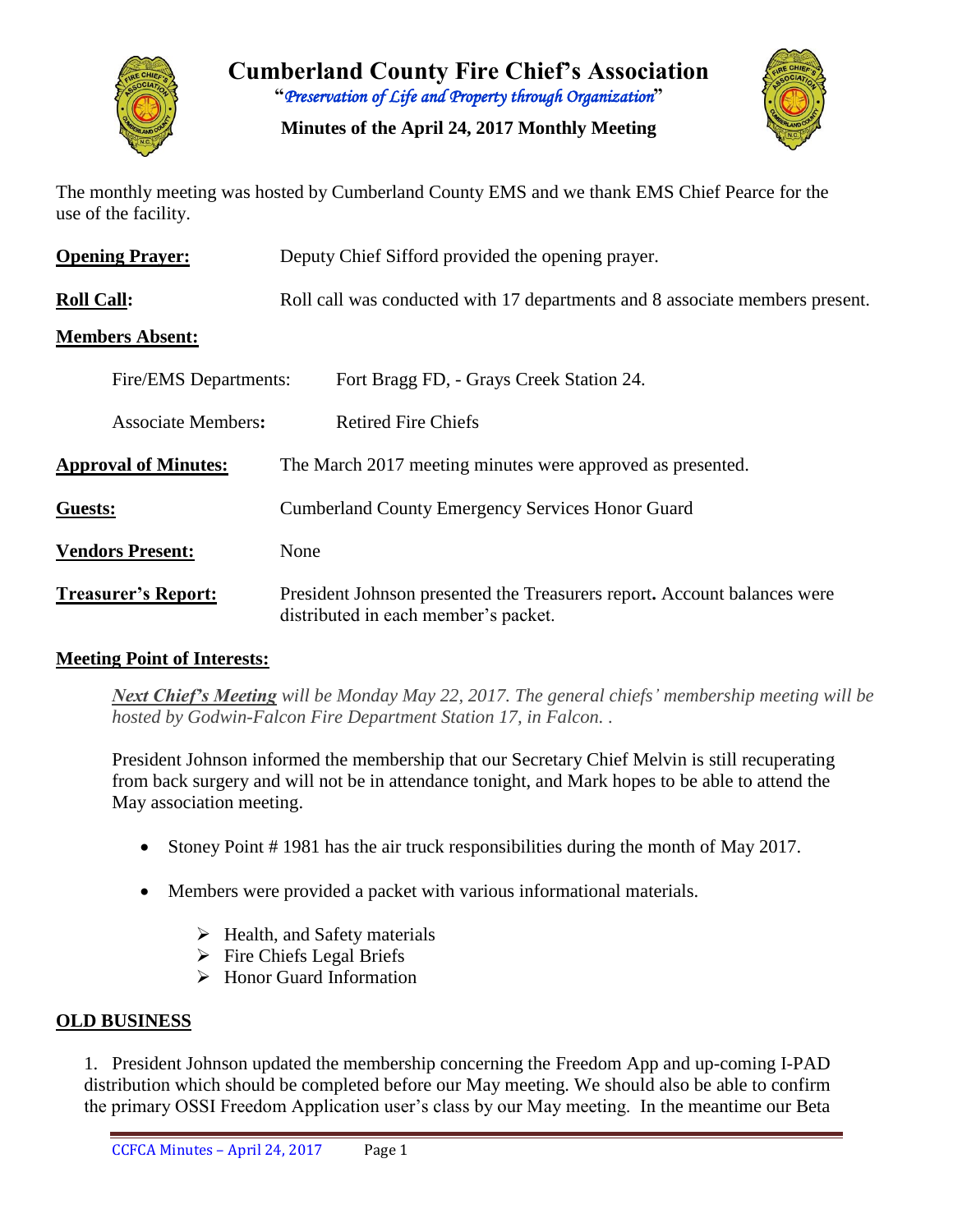users will continue to test our I-PADS and continue to report user and performance issues. We have been able to mitigate all the identified issues so far.

2. President Johnson provided a short Power Point presentation on our DECON trailer overhaul progression. The Power Point presentation was cut short when the overhead projector suffered a bulb failure and shut down. He stated that we currently have one (1) complete trailer in service, one is still waiting new equipment and one (1) is at HGR Trailers for maintenance.

3. President Johnson stated the PSTF is scheduled to meet on Wednesday April 26, 2017 and he will provide a synopsis from the meeting via-mail afterwards.

4. President Johnson provided a quick up-date on our foam trailers, and stated that once our budget is finalized he will meet with the finance committee to address foam trailer issues and present appropriate recommendations to the association.

5. President Johnson reminded the membership about the up-coming retirement of Fayetteville Fire Department Assistant Chief Richard Bradshaw. His retirement ceremony is scheduled for Wednesday at on Wednesday at 2 PM at Northwood Temple on Ramsey Street.

# **NEW BUSINESS:**

1. President Johnson introduced the staff and members of the Honor Guard and an update was provided to the membership about the progress and formation of our new Honor Guard. The association will receive quarterly honor guard updates.

2. President Johnson turned the meeting over to Adam Johnson, Supervisor Cumberland County Communications Center an Automated Vehicle Locator (AVL) and Computer Automated Dispatch (CAD) crash course referred to as AVL 101. Adam provided hand-outs due to the overhead projector malfunction. Throughout the presentation Adam provided the membership with questions and answers.

3. President Johnson stated that he had received several complaints with IAR. Our current contract with IAR runs out next year and he wants to form a small research committee to see what else is out there that's comparable or even better then IAR before we re-sign with IAR. He urged the members to insure that they are utilizing the full resources of the available IAR technology.

# **COMMITTEE REPORTS:**

# **ID CARD/TECHNOLOGY COMMITTEE**

• FYI. Fire Chiefs are required to send a signed letter or memo with a firefighter requesting an ID Card. For any questions or an appointment contact 424-0694 or e-mail at [cjohnson.spfd@gmail.com](mailto:cjohnson.spfd@gmail.com)

**FIRE PREVENTION/EDUCATION COMMITTEE** BC Martin – Chairpersons, FF Angie Locklear E-Mail: [MMartin@ci.fay.nc.us,](mailto:MMartin@ci.fay.nc.us) or [alocklear@ci.fay.nc.us](mailto:alocklear@ci.fay.nc.us)

• No report.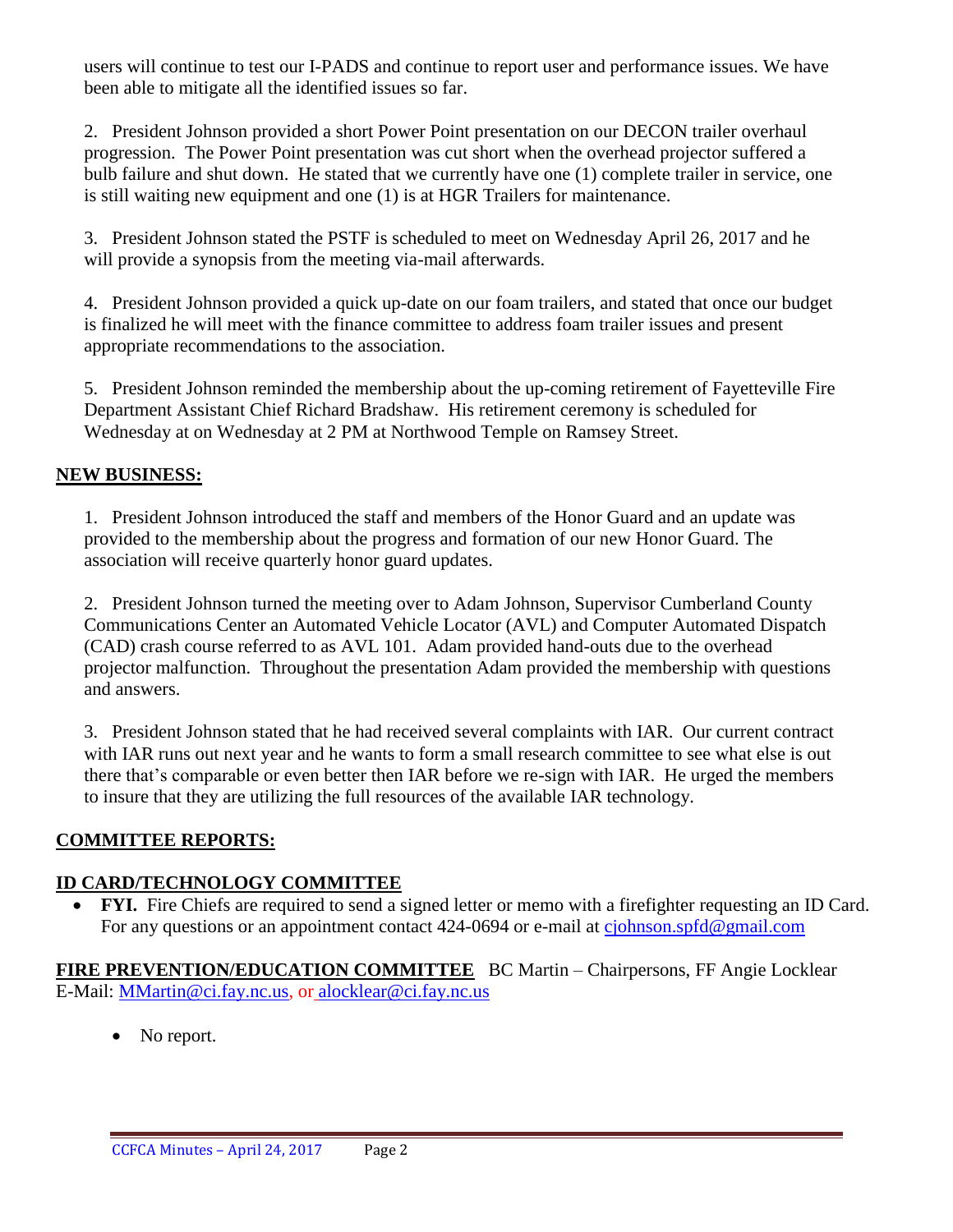**COMMUNICATIONS COMMITTEE** EMS Chief Brian Pearce – EMS - Chairperson,

E-Mail: [bpearce@capefearvalley.com](mailto:bpearce@capefearvalley.com)

• No Report (AVL Presentation)

**STANDARDS & POLICY COMMITTEE A/C** Kevin Murphy (SPFD # 13) Chairperson, E-Mail: [kmurphy1903@gmail.com](mailto:kmurphy1903@gmail.com)

• No Report

**MEMORIAL COMMITTEE** Chief R. Marley (Pearce's Mill) Chairperson, E-Mail: [pmfd0301@nc.rr.com](mailto:pmfd0301@nc.rr.com)

• The memorial committee has already begun the process for the 2017 October memorial service. The memorial court restoration process is on-going and there is a plan to recognize members of our emergency services that die while on active duty but not in the line of duty.

**AUTOMATIC AID/MUTUAL AID COMMITTEE** Chief Joe Marsh (GCFD # 24) Chairperson, E-Mail: [gcfd24@nc.rr.com](mailto:gcfd24@nc.rr.com)

• No Report

**FINANCE COMMITTEE** Deputy Chief Freddy Johnson Jr. (Stoney Point) Chairperson, E-Mail: [spfd1302@nc.rr.com](mailto:spfd1302@nc.rr.com)

• President Johnson advised that according to the tentative budget figures provided about 75% of our volunteer departments will receive about a 3 or 4% deduction due to the re-evaluation process. This is something he will address during the upcoming PSTF meeting and address in our next finance committee meeting as well. The remaining departments show an increase due to growth within their perspective districts.

**RESCUE COMMITTEE** Deputy Chief Hank Harris (Cotton FD) Chairperson, E-Mail: [cfd402@nc.rr.com](mailto:cfd402@nc.rr.com)

• No report.

**DISPATCH STEERING / AVL COMMITTEE** Chief Chuck Hodges (Hope Mills FD), Chairperson, E-Mail:

• No Report –  $(AVL$  Presentation)

**KNOX BOX COMMITTEE** - Emergency Management Officer Gene Booth (Emergency Services) Chairperson, E-Mail: [wbooth@co.cumberland.nc.us](mailto:wbooth@co.cumberland.nc.us)

 President Johnson asked Emergency Management Officer Gene Booth that we needed to meet and finalize our Knox Box Key Security Issues.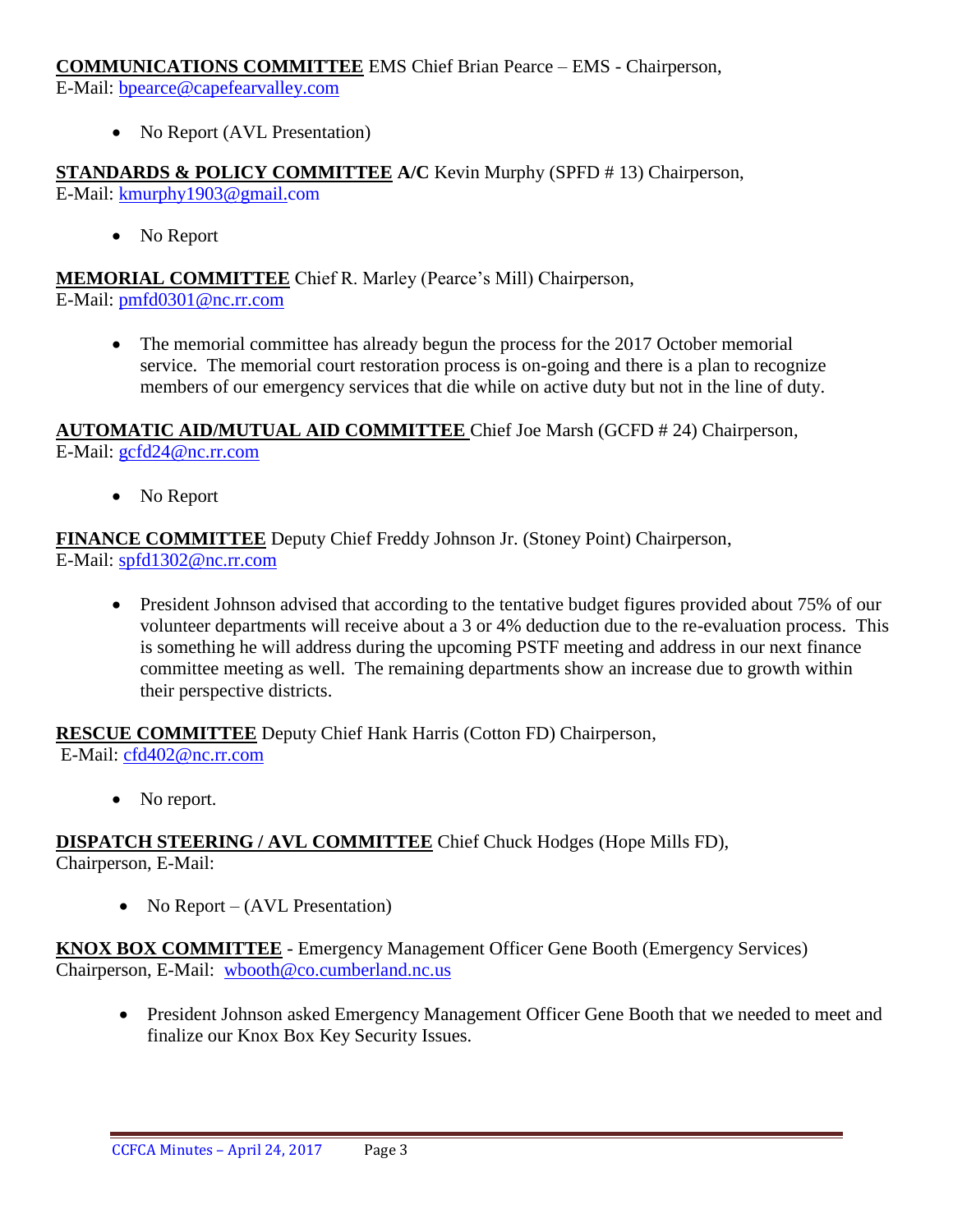**FIREHOUSE STEERING COMMITTEE** – Fire Chief T. J. McLamb (SLFD # 22) Chairperson, E-Mail: [tmclamb@spring-lake.org](mailto:tmclamb@spring-lake.org)

• No report.

# **ASSOCIATE MEMBERS REPORT**

**EMERGENCY SERVICES DIRECTOR/ ECC-911 (**Randy Beeman**,** Director), E-Mail: [rbeeman@co.cumberland.nc.us](mailto:rbeeman@co.cumberland.nc.us)

• No Report

**EMS DIRECTOR:** Brian Pearce, Director E-Mail: bpearce@capefearvalley.com

• No Report.

**HAZMAT** BC Robert Brinson, FFD - POC telephone for HAZMAT is 584-9550, E-Mail: [rbrinson@ci.fay.nc.us](mailto:rbrinson@ci.fay.nc.us)

• No report.

## **FORESTRY DISTRICT** Craig Gottfried, County Ranger, E-Mail: [craig.gottfried@ncagr.gov](mailto:craig.gottfried@ncagr.gov)

• No Report

**FTCC** Steve Drew, E-Mail: [drews@faytechcc.edu](mailto:drews@faytechcc.edu)

Steve Drew updated the association members on upcoming fire service classes.

**SHERIFF'S OFFICE** Sheriff Wright (Sr. Sgt. Steven Hodges – ATF)

• No report.

**NC HIGHWAY PATROL** – Major Freddy Johnson Jr. SHP Special Operations. E-Mail: [fljohnson@ncshp.org](mailto:fljohnson@ncshp.org)

• No Report

### **COUNTY COMMISSIONERS** Fire Commissioner John Keefe

• Provided a brief synopsis on the budget and the up-coming PSTF meeting.

# **FOR THE GOOD OF THE ASSOCIATION:**

- President Johnson updated the membership on Assistant Chief Kevin Murphy's rehabilitation and progress, and asked the members to keep Chief Murphy and Chief Marley's wife in our continued thoughts and prayers.
- President Johnson alerted the Chiefs to be alert for light weight construction fires. There is an extremely and inherent danger when Light Weight Construction meets fire. Building construction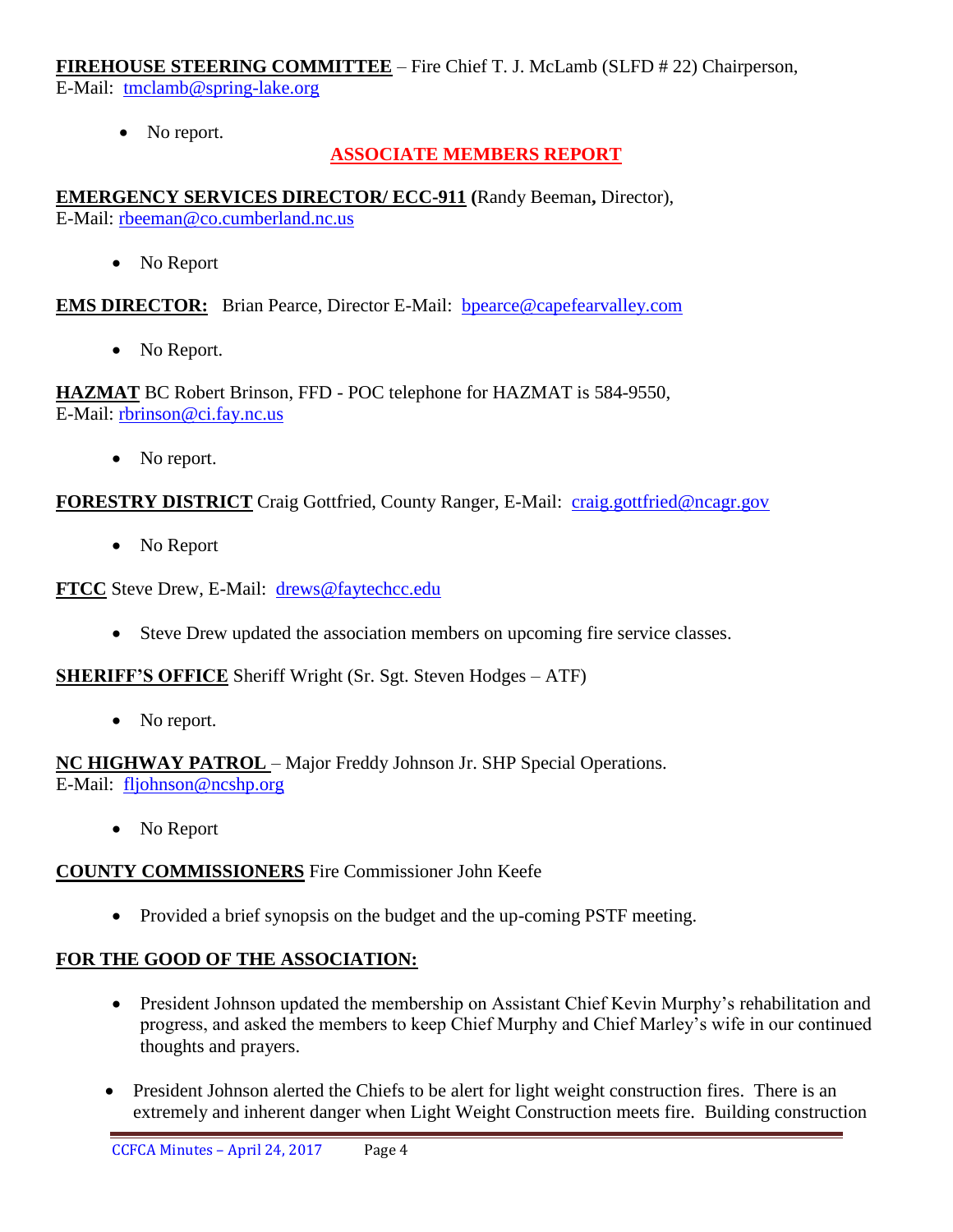classes and training are really important and we as Chief Officers need to be aware of the dangers associated with Light Weight Construction Building Fires. The primary affects are the decreased load carrying capacity and associated stability of the LWC material under fire conditions. LWC fires are killing and injuring our firefighters across the nation in an alarming trend. New neighborhoods and most of our strip malls are now being built are LWC. Let's take care of our firefighters and know the danger signs.

**ADJOURNMENT:** A motion was made to adjourn by Fire Chief Kenneth Hall seconded by Chief Owen Harris. The meeting was adjourned at 2110 hours.

Respectfully Submitted By:

*Freddy I. Johnson Sr.*<br> *Freddy L. Johnson Sr., CFO Mark A. Melvin, CFO* 

Freddy L. Johnson Sr., CFO Fire Chief / President Fire Chief / Secretary

# **1 Enclosure**

1. Cumberland County Fire Chief's Association – Attendance Roster 2017